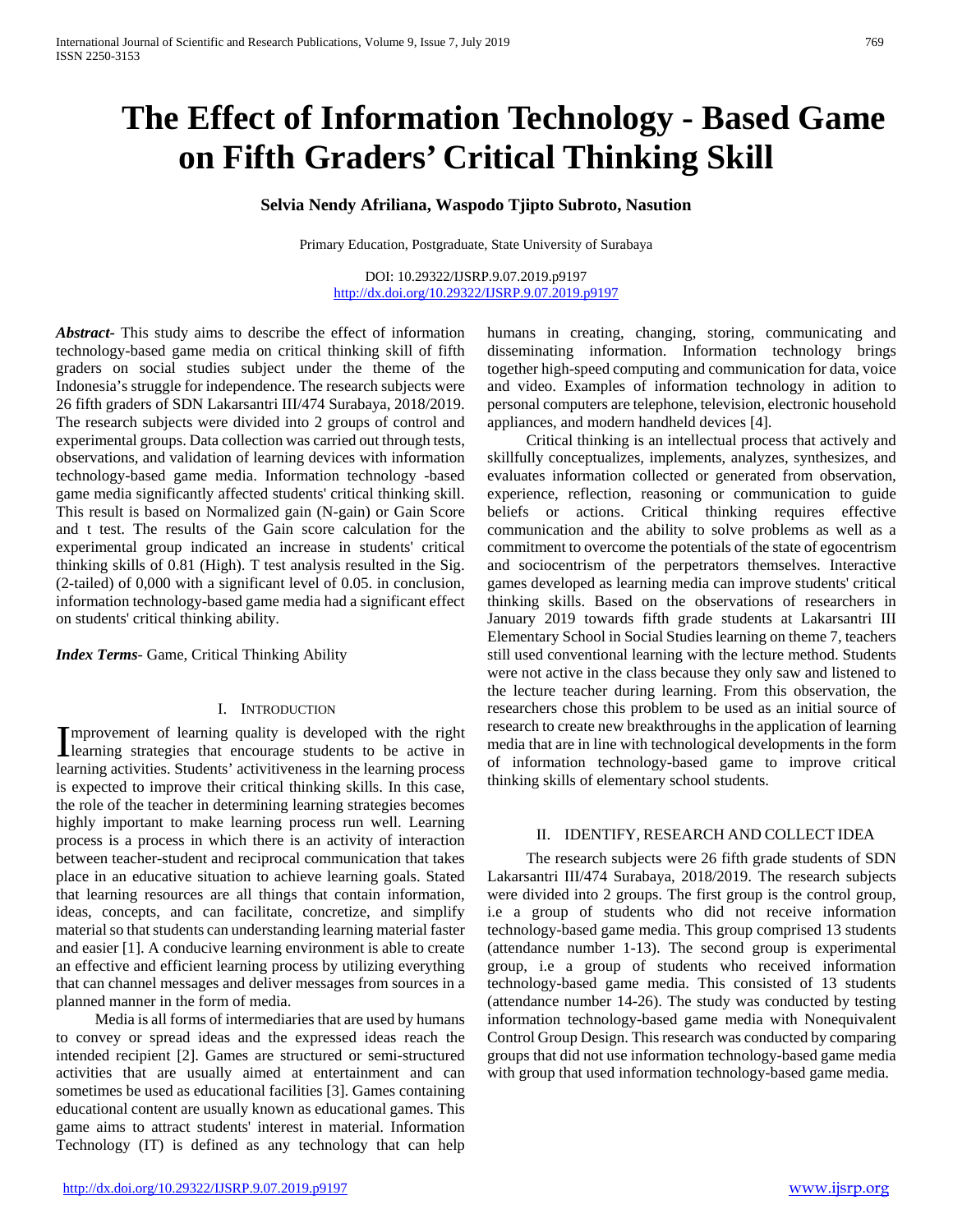# III. RESULTS AND DISCUSSION

 A summary of the results of lesson plan validation, Game Media, and Learning Outcomes Test that has been performed by

validator 1 (V1) and validator 2 (V2) is presented in the following table.

|         |                               | Score |      |         |          | R(% ) |
|---------|-------------------------------|-------|------|---------|----------|-------|
| No.     | Learning Media                | V1    | V2   | Avergae | Category |       |
| .,      | Lesson plan                   | 3,1   | 3.3  | 3,2     | Valid    | 80,0  |
|         | Game media                    |       | 3.6  | 3.65    | Valid    | 91.3  |
|         | <b>Learning Outcomes Test</b> | 3.3   | 3.4  | 3.35    | Valid    | 83.8  |
| Average |                               | 3.37  | 3.43 | 3.4     | Valid    | 85.03 |

# **Table 1. Recapitulation of the Validation of Lesson plan, Game Media, and Learning Outcomes Test**

 Table 1 shows that the two validators concluded that lesson plan, Game Media, and Learning Outcomes Test were valid and suitable for use in learning information technology-based game media. The efficiency or practicality of information technology-based game media in improving students' critical thinking skills can be assessed through classical completeness assessment shown in table 2.

# **Table 2. Pretest and Post-test scores of Control Group Students**

| No.                                               | Name                           | Pretest  | Result | Postest | Result |
|---------------------------------------------------|--------------------------------|----------|--------|---------|--------|
| $\mathbf{1}$                                      | AI                             | 50       | Fail   | 80      | Pass   |
| 2                                                 | <b>AYD</b>                     | 50       | Fail   | 80      | Pass   |
| 3                                                 | <b>AZR</b>                     | 55       | Fail   | 80      | Pass   |
| 4                                                 | <b>ARE</b>                     | 45       | Fail   | 80      | Pass   |
| 5                                                 | AIS                            | 40       | Fail   | 70      | Fail   |
| 6                                                 | <b>CZS</b>                     | 70       | Fail   | 90      | Pass   |
| 7                                                 | <b>DOW</b>                     | 45       | Fail   | 70      | Fail   |
| $\,8\,$                                           | <b>DAP</b>                     | 60       | Fail   | 80      | Pass   |
| 9                                                 | DA                             | 55       | Fail   | 80      | Pass   |
| 10                                                | <b>FMG</b>                     | 60       | Fail   | 90      | Pass   |
| 11                                                | FAF                            | 45       | Fail   | 80      | Pass   |
| 12                                                | KA                             | 50       | Fail   | 80      | Pass   |
| 13                                                | KHD)                           | 60       | Fail   | 100     | Pass   |
| Total                                             |                                | 685      |        | 1060    |        |
| <b>Classical Average</b>                          |                                | 52,7     |        | 81,5    |        |
| The percentage of students who<br>passed the test |                                | $\Omega$ |        | 84,6    |        |
| failed                                            | The percentage of students who | 100      |        | 15,4    |        |

 Table 2 also shows the posttest results of students who experienced a significant increase. A total of 11 (84.6%) students scored above 75 and passed the test. Only 2 (15.4%) students scored below 75 and failed the test.

| No. | Name       | Pretest | Result | Postest | Result |
|-----|------------|---------|--------|---------|--------|
| 14  | <b>MFA</b> | 45      | Fail   | 80      | Pass   |
| 15  | MА         | 60      | Fail   | 90      | Pass   |
| 16  | <b>MRA</b> | 45      | Fail   | 90      | Pass   |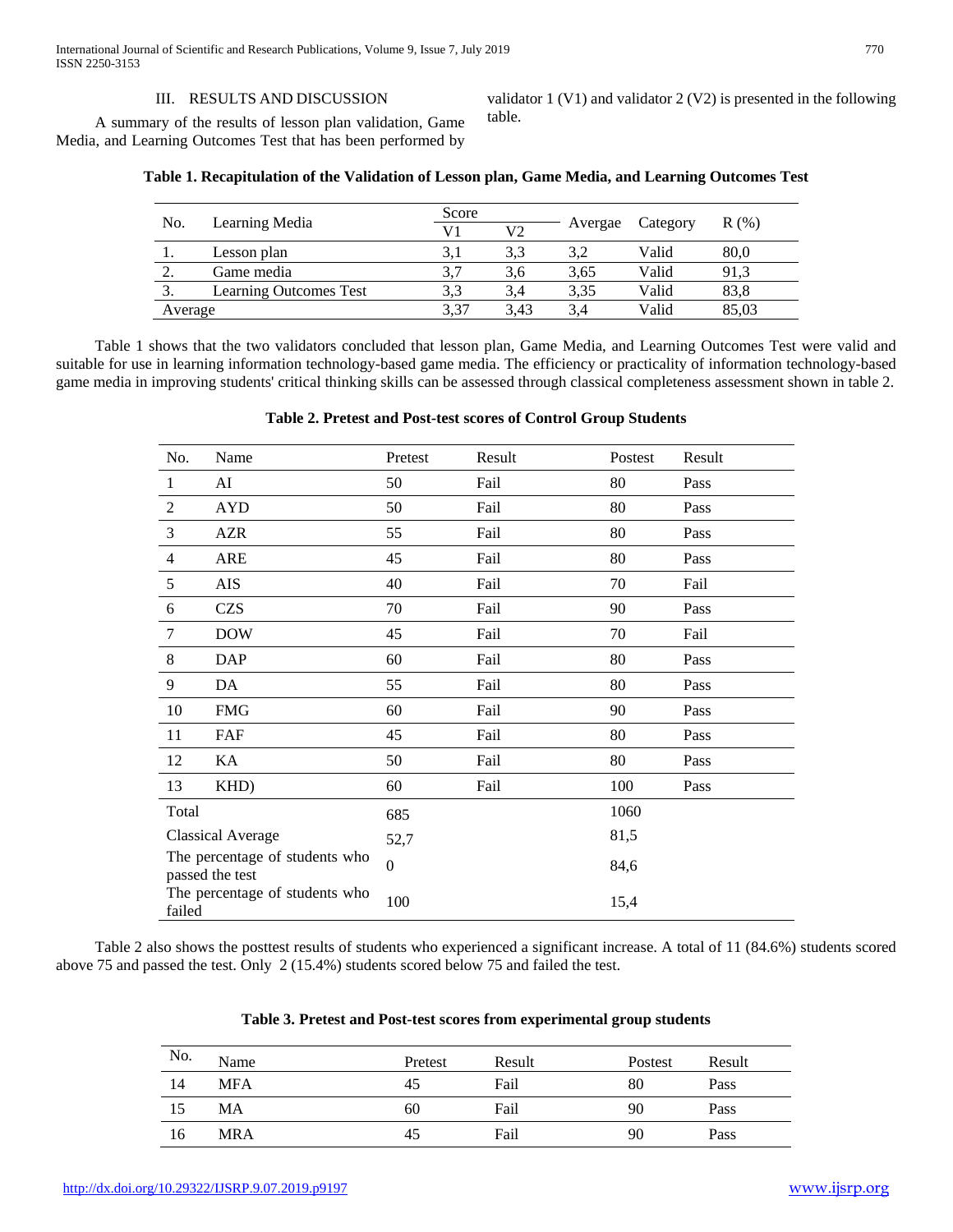International Journal of Scientific and Research Publications, Volume 9, Issue 7, July 2019 771 ISSN 2250-3153

| 17                                                | <b>MGA</b> | 50   | Fail | 100      | Pass |
|---------------------------------------------------|------------|------|------|----------|------|
| 18                                                | <b>MAH</b> | 60   | Fail | 90       | Pass |
| 19                                                | <b>NCL</b> | 60   | Fail | 90       | Pass |
| 20                                                | <b>NFI</b> | 50   | Fail | 100      | Pass |
| 21                                                | <b>RSA</b> | 40   | Fail | 80       | Pass |
| 22                                                | <b>RAK</b> | 45   | Fail | 90       | Pass |
| 23                                                | <b>RDA</b> | 40   | Fail | 80       | Pass |
| 24                                                | RR         | 75   | Pass | 100      | Pass |
| 25                                                | SAR        | 70   | Fail | 100      | Pass |
| 26                                                | <b>VNP</b> | 75   | Pass | 100      | Pass |
| Total                                             |            | 715  |      | 1190     |      |
| <b>Classical Average</b>                          |            | 55   |      | 91,5     |      |
| The percentage of students who<br>passed the test |            | 15,4 |      | 100      |      |
| The percentage of students who<br>failed the test |            | 84,6 |      | $\theta$ |      |

 Table 3 shows the posttest results of students who experienced a significant increase. A total of 13 (100%) students in the experimental group scored above 75 and passed the test. This means that the information technology based- game was efficiently applied on social studies subject with the theme of Indonesia's stuggle for independence in fifth graders of elementary school. The influence of information technology-based game media on students' critical thinking skills can be determined by assessing the effectiveness of the game media and through the t test.

| No.            | Name              | Score   |         | N. Postes - | N. Maks. - | $<$ G $>$ | Improvement |
|----------------|-------------------|---------|---------|-------------|------------|-----------|-------------|
|                |                   | Pretest | Postest | N.Pretes    | N.Prestes  |           | Category    |
| $\mathbf{1}$   | AI                | 50      | 80      | 30          | 50         | 0.6       | Moderate    |
| $\sqrt{2}$     | <b>AYD</b>        | 50      | 80      | 30          | 50         | 0.6       | Moderate    |
| 3              | <b>AZR</b>        | 55      | 80      | 25          | 45         | 0.6       | Moderate    |
| $\overline{4}$ | <b>ARE</b>        | 45      | 80      | 35          | 55         | 0.6       | Moderate    |
| $\overline{5}$ | AIS               | 40      | 70      | 30          | 60         | 0.5       | Moderate    |
| 6              | <b>CZS</b>        | 70      | 90      | 20          | 30         | 0.7       | High        |
| $\tau$         | <b>DOW</b>        | 45      | 70      | 25          | 55         | 0.5       | Moderate    |
| $8\,$          | <b>DAP</b>        | 60      | 80      | 20          | 40         | 0.5       | Moderate    |
| $\overline{9}$ | DA                | 55      | 80      | 25          | 45         | 0.6       | Moderate    |
| 10             | <b>FMG</b>        | 60      | 90      | 30          | 40         | 0.8       | High        |
| 11             | FAF               | 45      | 80      | 35          | 55         | 0.6       | Moderate    |
| 12             | KA                | 50      | 80      | 30          | 50         | 0.6       | Moderate    |
| 13             | <b>KHD</b>        | 60      | 100     | 40          | 40         | 1.0       | Moderate    |
| Total          |                   | 685     | 1060    |             |            |           |             |
| Avergae        |                   | 52,7    | 81,5    |             |            |           |             |
|                | The highest score | 70      | 100     |             |            |           |             |

Table 4. Improvement of Critical Thinking Ability of Experimental Group

Calculation of G Score for Control is as follows:

The lowest score

40

70

 $\mathcal{L}_{\mathcal{A}}$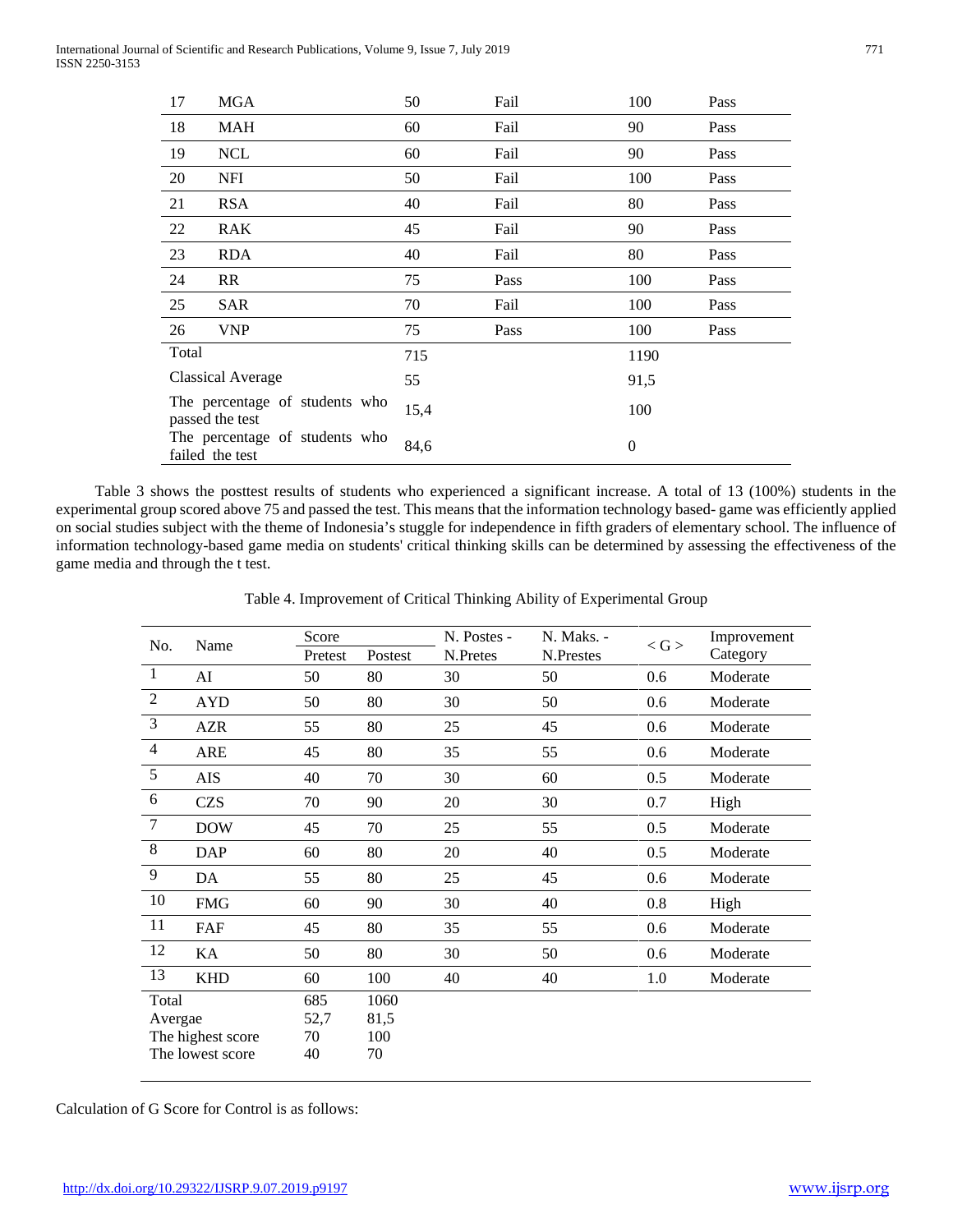International Journal of Scientific and Research Publications, Volume 9, Issue 7, July 2019 772 ISSN 2250-3153

$$
G\ score = \frac{(81.5 - 52.7)}{(100 - 52.7)} = \frac{28.8}{47.3} = 0.61
$$

 The results of the Gain score calculation for the control group showed an increase in students' critical thinking skills of 0.61 (moderate). This means that conventional learning has the effect of increasing the critical thinking skills of class V students on the concept of the material of Indonesian's struggle for independence with moderate level of improvement

# **Table 5. Improved Critical Thinking Abilities of the experimental group**

| No.              | Name                                  | Score                 |                           | N.Postes - | N. Maks. - | $<$ G $>$ | Improvement |
|------------------|---------------------------------------|-----------------------|---------------------------|------------|------------|-----------|-------------|
|                  |                                       | Pretest               | Postest                   | N.Pretes   | N.Pretes   |           | Category    |
| 14               | MFA                                   | 45                    | 80                        | 35         | 55         | 0.6       | Moderate    |
| 15               | MR                                    | 60                    | 90                        | 30         | 40         | 0.8       | High        |
| 16               | <b>MRA</b>                            | 45                    | 90                        | 45         | 55         | 0.8       | High        |
| 17               | <b>MGA</b>                            | 50                    | 100                       | 50         | 50         | 1.0       | High        |
| 18               | MAH                                   | 60                    | 90                        | 30         | 40         | 0.8       | High        |
| 19               | <b>NCL</b>                            | 60                    | 90                        | 30         | 40         | 0.8       | High        |
| 20               | <b>NFI</b>                            | 50                    | 100                       | 50         | 50         | 1.0       | High        |
| 21               | <b>RSA</b>                            | 40                    | 80                        | 40         | 60         | 0.7       | High        |
| 22               | <b>RAK</b>                            | 45                    | 90                        | 45         | 55         | 0.8       | High        |
| 23               | <b>RDA</b>                            | 40                    | 80                        | 40         | 60         | 0.7       | High        |
| 24               | RR                                    | 75                    | 100                       | 25         | 25         | 1.0       | High        |
| 25               | SAR                                   | 70                    | 100                       | 30         | 30         | 1.0       | High        |
| 26               | <b>VNP</b>                            | 75                    | 100                       | 25         | 25         | 1.0       | High        |
| Total<br>Average | The highest score<br>The lowest score | 715<br>55<br>75<br>40 | 1190<br>91,5<br>100<br>80 |            |            |           |             |

The calculation of G Score for the Experiment Group is as follows:

$$
G\ score = \frac{(91.5 - 55.0)}{(100 - 55.0)} = \frac{36.5}{45.0} = 0.81
$$

 The results of the Gain score calculation for the experimental group showed an increase in students' critical thinking skills of 0.81 (High). This means that learning with information technology-based game media could improve the critical thinking skills of class V students on the concept of Indonesia's struggle for independence with a high level of improvement.

 Normality test is performed to test whether the sample being studied comes from a normal distribution. The test was carried out by Liliefors test with the results shown in table 6 and table 7.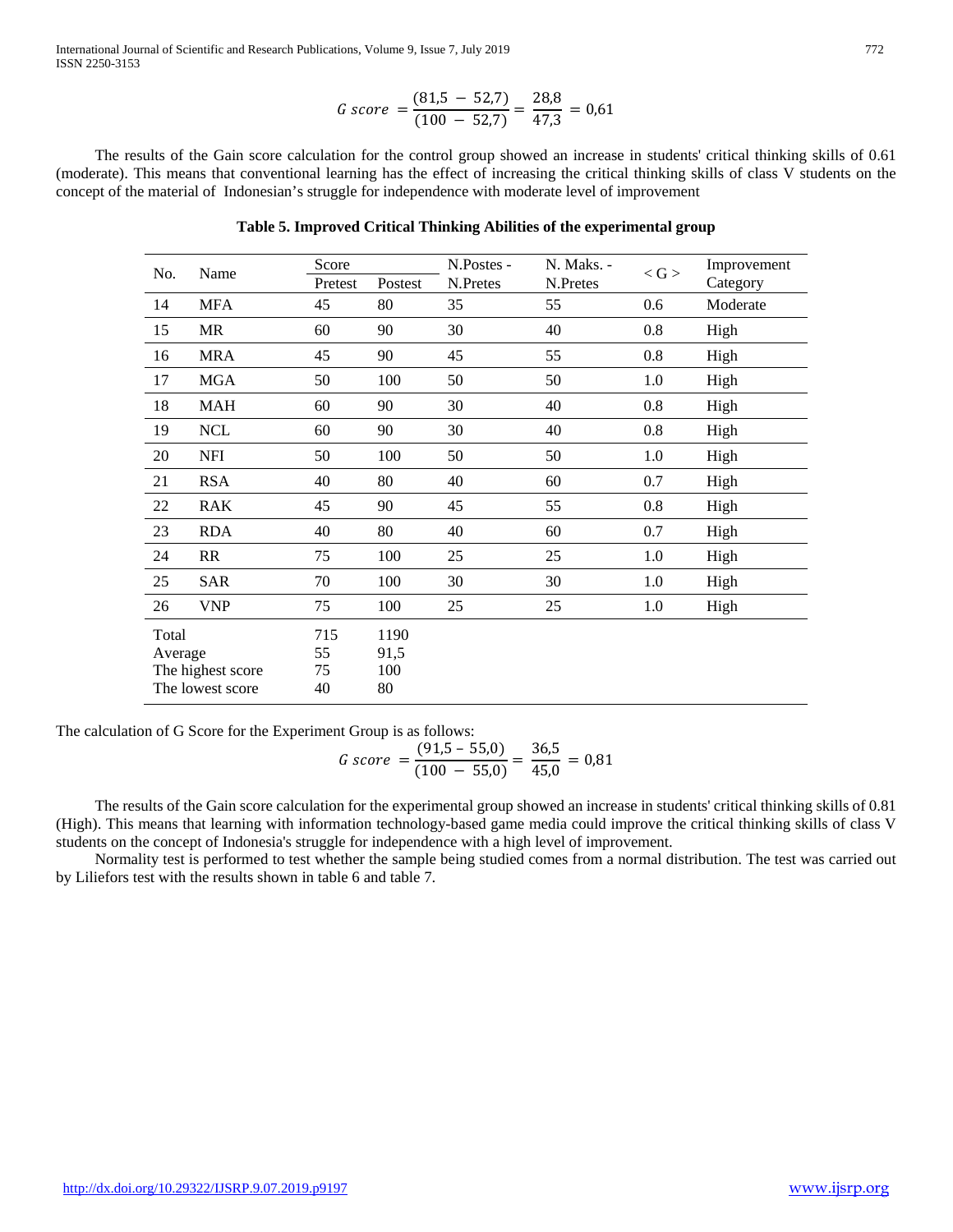# **Table 6. Results of Pretest Normality Test for Control and Experimental Group**

|                                  |                       | Pretest<br>control group | Pretest<br>ofexperimental<br>group | οf |
|----------------------------------|-----------------------|--------------------------|------------------------------------|----|
| N                                |                       | 13                       | 13                                 |    |
| Normal Parameters <sup>a,b</sup> | Mean                  | 52.69                    | 55.00                              |    |
|                                  | <b>Std. Deviation</b> | 8.321                    | 12.583                             |    |
| <b>Most Extreme Differences</b>  | Absolute              | .165                     | .193                               |    |
|                                  | Positive              | .165                     | .193                               |    |
|                                  | Negative              | -.118                    | -.117                              |    |
| <b>Test Statistic</b>            |                       | .165                     | .193                               |    |
| Asymp. Sig. (2-tailed)           |                       | $200^{c,d}$              | .200 <sub>c,d</sub>                |    |

# **One-Sample Kolmogorov-Smirnov Test**

a. Test distribution is Normal.

b. Calculated from data.

c. Lilliefors Significance Correction.

d. This is a lower bound of the true significance.

 Table 6 shows the results of the normality test in the Control and Experiment Group, each of which had a significance value of 0.200. This value is far greater than the alpha value ( $\alpha$ ) = 0.05. In conclusion, students' pretest data in this study were normally distributed.

# **Table 7. Results of Postes Normality Test for Student of Control and Experimental Groups One-Sample Kolmogorov-Smirnov Test**

|                                  |                       | PostesKK          | PostesKE          |
|----------------------------------|-----------------------|-------------------|-------------------|
| N                                |                       | 13                | 13                |
| Normal Parameters <sup>a,b</sup> | Mean                  | 81.54             | 91.54             |
|                                  | <b>Std. Deviation</b> | 8.006             | 8.006             |
| <b>Most Extreme Differences</b>  | Absolute              | .345              | .239              |
|                                  | Positive<br>Negative  | .345<br>$-.270$   | .192<br>$-.239$   |
| <b>Test Statistic</b>            |                       | .345              | .239              |
| Asymp. Sig. (2-tailed)           |                       | .148 <sup>c</sup> | .240 <sup>c</sup> |

a. Test distribution is Normal.

b. Calculated from data.

c. Lilliefors Significance Correction.

d. This is a lower bound of the true significance.

 Table 7 shows that the normality test in the Control Group and Experimental Group had a significance value of 0.148 and 0.240, respectively. The values are far greater than the alpha value ( $\alpha$ ) = 0.05. In conclusion, students' posttest data in this study were normally distributed.

The data of homogeneity test results performed on the pretest and posttest scores of both groups are shown in tables 8 and 9.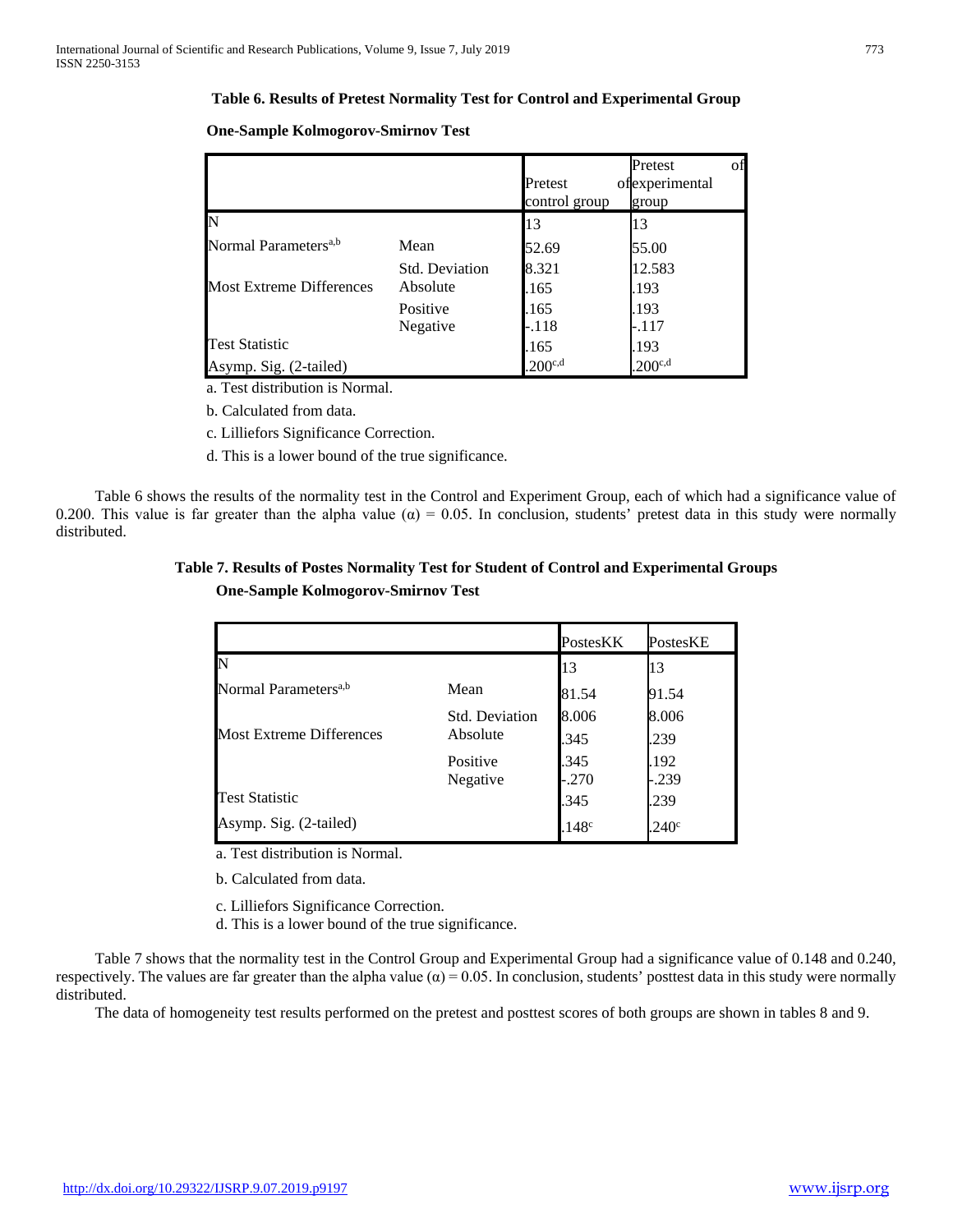# **Table 8. Pretest Homogeneity Test Results of Students in both groups ANOVA**

Experimental Group Pretest

|                        | Sum of Squares df | Mean Square |      | Sig. |
|------------------------|-------------------|-------------|------|------|
| Between Groups 350.000 |                   | 70.000      | .316 | .888 |
| <b>Within Groups</b>   | 1550.000          | 221.429     |      |      |
| Total                  | 1900.000          |             |      |      |

Table 8 shows the results of the homogeneity test on the pretest scores of both groups is Fcount  $(0.316)$  <F-table  $(1.782)$  with significance of 0.888. This is far greater than the alpha value ( $\alpha$ ) = 0.05. In conclusion, the pretest data of students in the two groups in this study were homogeneous.

# **Table 9. Homogeneity of Postes Test Results for Students of Control and Experimental Groups**

# **ANOVA**

| <b>Experimental Group Pretest</b> |  |
|-----------------------------------|--|
|-----------------------------------|--|

|                       | Sum of Squares Df | Mean Square |      | Sig. |
|-----------------------|-------------------|-------------|------|------|
| <b>Between Groups</b> | 181.731           | 60.577      | .928 | .466 |
| <b>Within Groups</b>  | 587.500           | 65.278      |      |      |
| Total                 | 769.231           |             |      |      |

 Table 9 shows the results of the homogeneity test on the posttest scores of the students of the two groups with F-count (0.928)  $\leq$ F-table (1.782) and significance of 0.466. This value is greater than alpha value ( $\alpha$ ) = 0.05. In conclusion, posttest data of students in both groups in this study were homogeneous. Students' posttest hypothesis test in both groups is shown in table 10.

# **Table 10. t Test Results**

|                                   | Test Value = $0$ |    |         |            |                                              |       |
|-----------------------------------|------------------|----|---------|------------|----------------------------------------------|-------|
|                                   |                  |    | Sig.    | $(2$ -Mean | 95% Confidence Interval<br>of the Difference |       |
|                                   |                  | Df | tailed) | Difference | Lower                                        | Upper |
| Control<br>Group<br>Postetst      | 36.719           | 12 | .000    | 81.538     | 76.70                                        | 86.38 |
| Experimental<br>Group<br>Postetst | 41.223           | 12 | .000    | 91.538     | 86.70                                        | 96.38 |

 From the results of students' posttest data analysis in both groups the value of Sig. (2-tailed) was 0,000 with a significant level of 0.05. The value is 0,000 <0,05 means Ho is rejected and Ha is accepted.

 The results of this study concluded that information technology-based game had a significant effect on students' critical thinking skills which empirically supported the results of Anggraini et al. (2016), Panggayudi et al. (2017), and Wulandari et al. (2017). Anggraini et al. (2016) concluded that students were more enthusiastic and more motivated to study with the use of educational games. Approach with game in learning can stimulate emotions, intellectual, and psychomotor.

 A research by Panggayudi et al. (2017) concluded that culture-based educational game media for learning to recognize numbers in early childhood was valid, practical, and effective with an average percentage of 88.23%. The contribution of the success of the use of educational game learning media to the trials was 90.44% small scale and the 85.19% for large scale. Wulandari et al. (2017) concluded that interactive multimedia loaded with educational games fitted to be used as learning media in schools. In conclusion, information technology-based game media have a